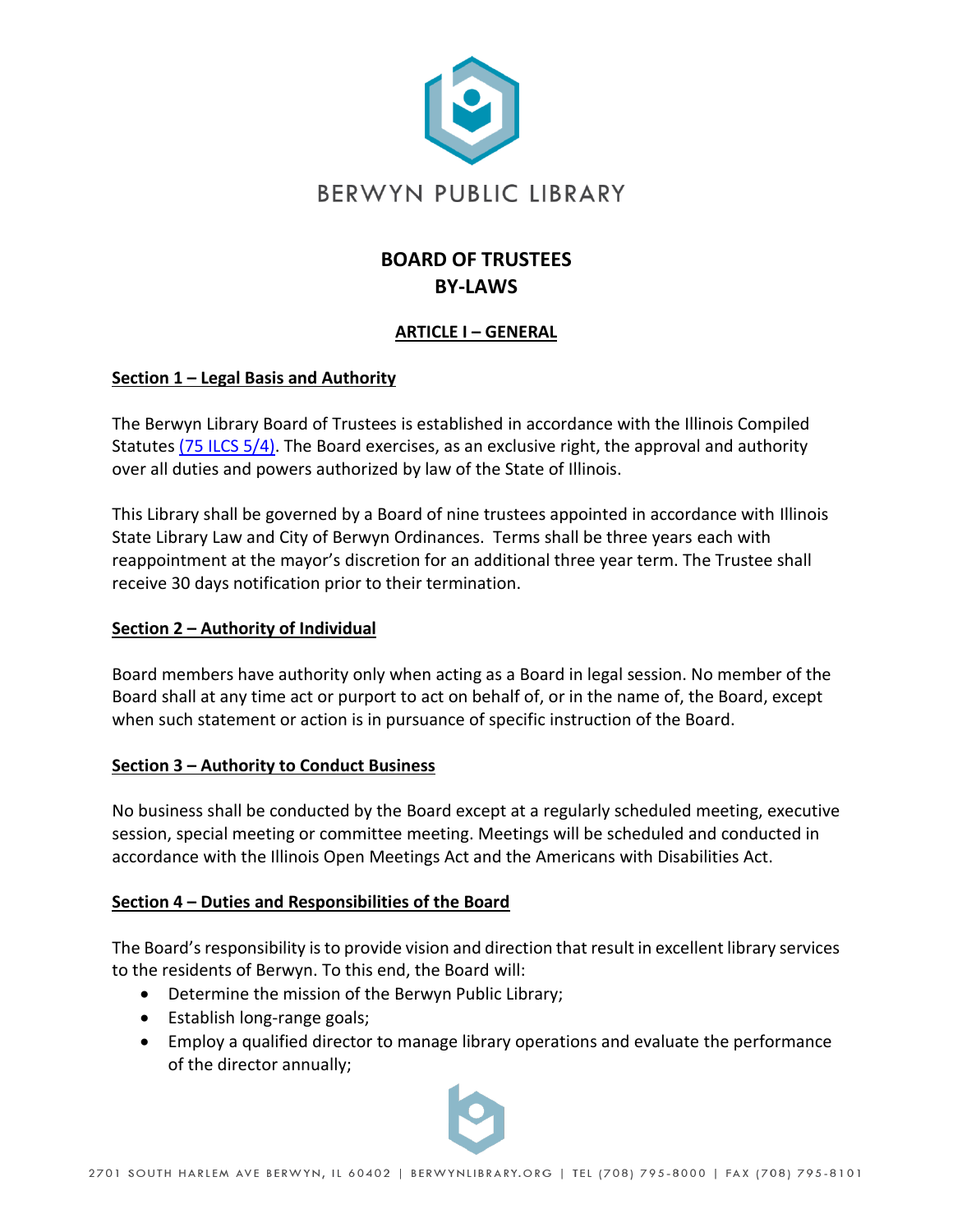- In conjunction with the Library Director, develop and approve the annual budget proposal to be submitted to the City for the ensuing year and advocate for necessary funding to provide services;
- In conjunction with qualified library staff, develop and approve policies that result in effective and efficient operation of the Library;
- Authorize expenditures in the implementation of services and programs;
- Participate in training activities on current and emerging issues in library service and legislative action affecting libraries;
- Communicate with governmental officials and the general public.

# **Section 5 – Ethical Conduct**

The Board endorses the American Library Association Ethics Statement for Public Library Trustees and agrees to abide by its provisions.

# **Section 6 – Board Continuity**

The Berwyn Library Board recognizes that it is a continuing body and assumes all policies, regulations and rules of the preceding Board and continues them in effect until such time as they are revised or rescinded.

# **ARTICLE II – BOARD ORGANIZATION**

# **Section 1 – Elected Officers**

The officers of the Board shall be a President, Vice-President, Secretary and Treasurer. Each officer shall be elected for a term of two (2) years. No person may stand for election to the same office without an intervening term having transpired except by unanimous consent of the Board.

# **Section 2 – Duties of Officers**

All officers shall perform such duties as are normally associated with their office or as may be assigned by the Board. Specifically:

A. President shall preside at all Board meetings and appoint all standing or special committees.

B. Vice-President shall perform the duties of the President in the absence of the President, or the President's inability to act. In the absence of the President and Vice President, the Board shall appoint a president pro tem.

C. Secretary shall maintain records in compliance with the Illinois Open Meetings Act and assume responsibility for archiving such materials.

D. Treasurer shall review all payment vouchers, chair the Finance Committee and maintain the Board fund.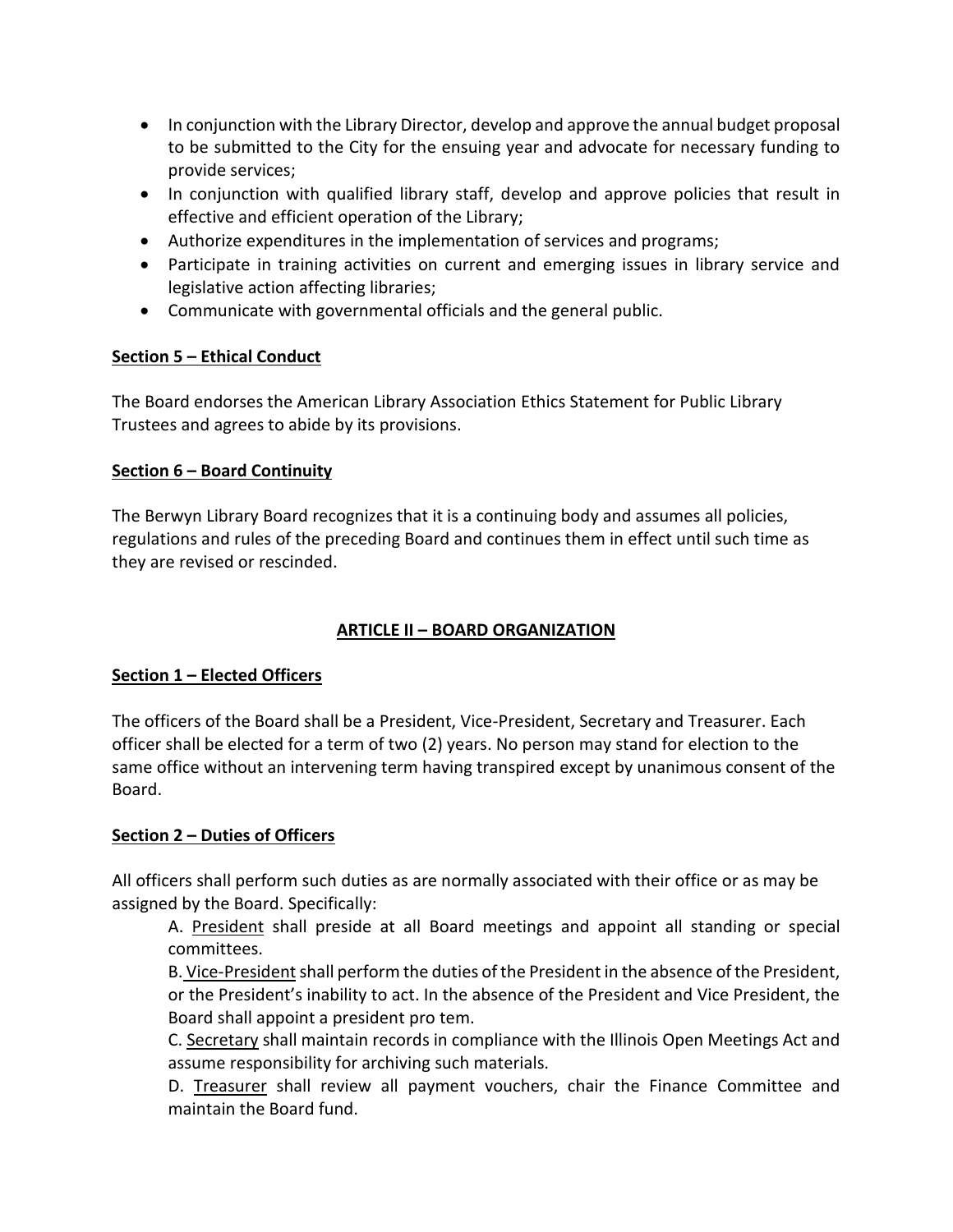### **Section 3 – Executive Committee**

The officers of the Board shall constitute an Executive Committee, which shall act on behalf of and at the direction of the Board between meetings. Actions of the Executive Committee will be subject to ratification by the Board at its next meeting.

# **Section 4 – Elections**

In each even-numbered year, a Nominating Committee shall be appointed at the regular May meeting with the election to take place at the time of the Organizational Meeting in June. Notices of the June meeting shall announce the election. In the event a Board member leaves the Board prior to the completion of their term, a special election may be held at the next meeting to fill the vacancy according the Roberts Rules of Order.

# **Section 5 – Board Consultants**

The Board may appoint an attorney and/or any other consultant as the Board deems necessary, in accordance with regular and customary regulations of the City of Berwyn. These appointees shall serve at the behest of the Board.

# **ARTICLE III – MEETINGS**

# **Section 1 – Notice of Meetings**

The calendar of regular Board meeting dates is set annually.

Notice and conduct of all Board and committee meetings shall comply with the provisions of the Illinois Open Meetings Act and the Americans with Disabilities Act. All meeting notices will be posted as required by law [\(5 ILCS 120/2/02\)](https://www.ilga.gov/legislation/ilcs/ilcs5.asp?ActID=990&ChapterID=16)

# **Section 2 – Special Meetings**

Special meetings of the Berwyn Library Board may be called by the President, or by any three (3) members of the Board by giving notice thereof, in writing, stating the date, time, place and purpose of the special meeting. Notice shall be personally delivered to all Board Members forty-eight (48) hours prior to the meeting and shall be posted All meeting notices will be posted as required by law  $(5$  ILCS  $120/2/02)$ 

# **Section 3 – Preparation for Meetings**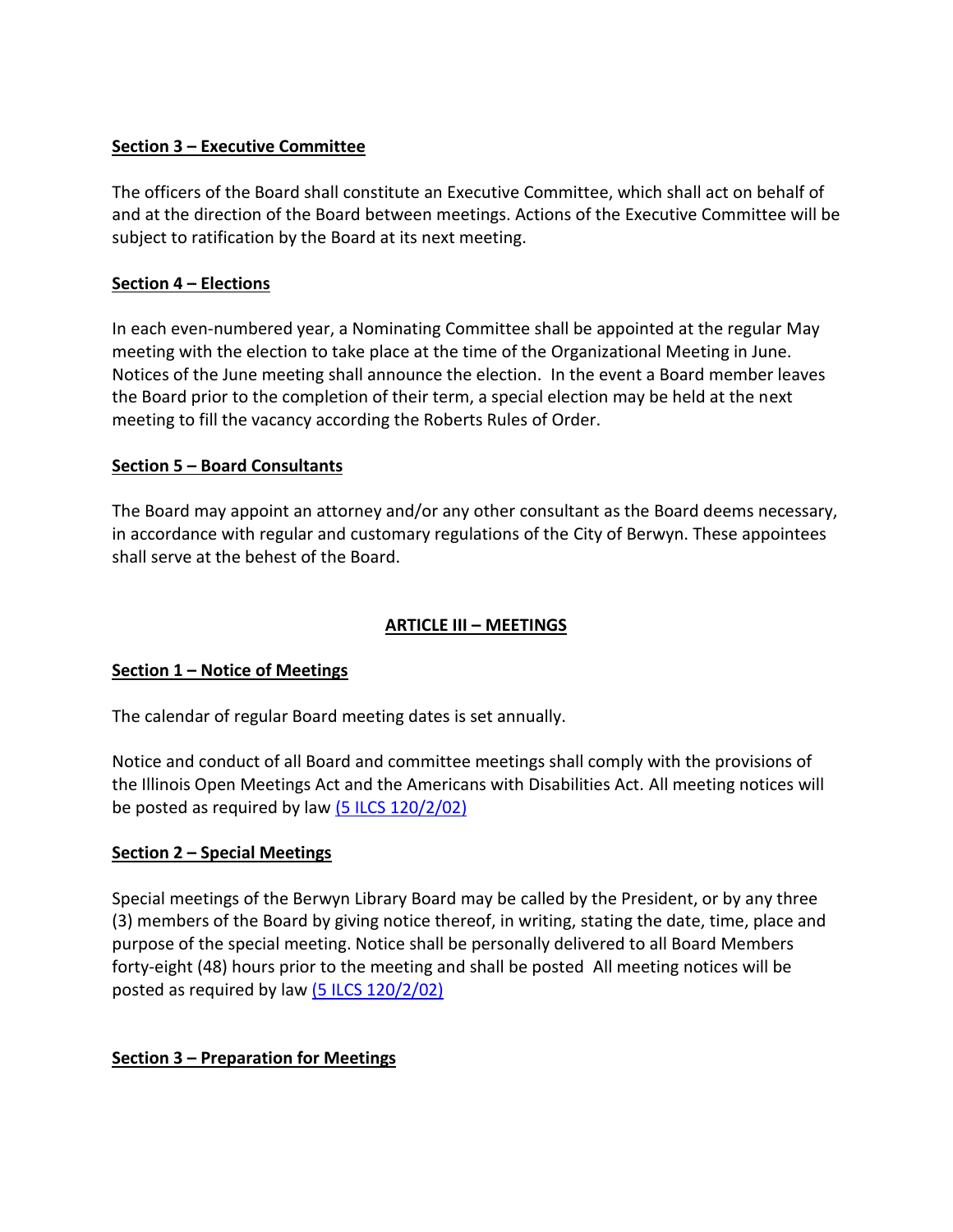The agenda for the meeting shall be the mutual responsibility of the Library Director and the President. Board Members may introduce agenda items through the Board President or Library Director prior to the preparation of the written agenda (usually one [1] week prior to the scheduled monthly meeting).

#### **Section 4 – Quorum Requirements**

A quorum is a majority of the total number of members appointed to the Board.

A quorum must be present not only to begin a meeting, but also at the time the vote is taken on a proposition. If a quorum is not present, the meeting must be suspended.

#### **Section 5 – Order of Business**

The Order of Business normally shall be as follows:

- 1. Call to Order & Roll Call
- 2. Approval Of meeting minutes
- 3. Open Forum
- 4. Director's Report
- 5. Committee Reports
- 6. Unfinished Business
- 7. Closed Session as needed
- 8. Adjournment

Members of the public may address the Board during the Open Forum session. Individuals are expected to identify themselves by full name. Public comments must pertain to an item on the agenda or to an issue that is relevant to the Board's work. Comments by members of the public will be limited to three (3) minutes. The President of the Board of Trustees retains the right to stop any speaker who raises issues that are not on the agenda or are not relevant to the duties of the Board.

#### **Section 6 – Parliamentary Procedures**

Robert's Rules of Order (Revised) shall govern the procedure in conducting all meetings of the Board, unless in conflict with the laws of the State of Illinois.

#### **Section 7 -- Closed Session**

Participation in Closed Sessions of Regular or Special meetings shall be limited to members of the Board. Invitation to participate may be extended to other individuals for any reason, but must be named in the motion to convene the closed session.

#### **Section 8 – Biennial Organizational Meeting**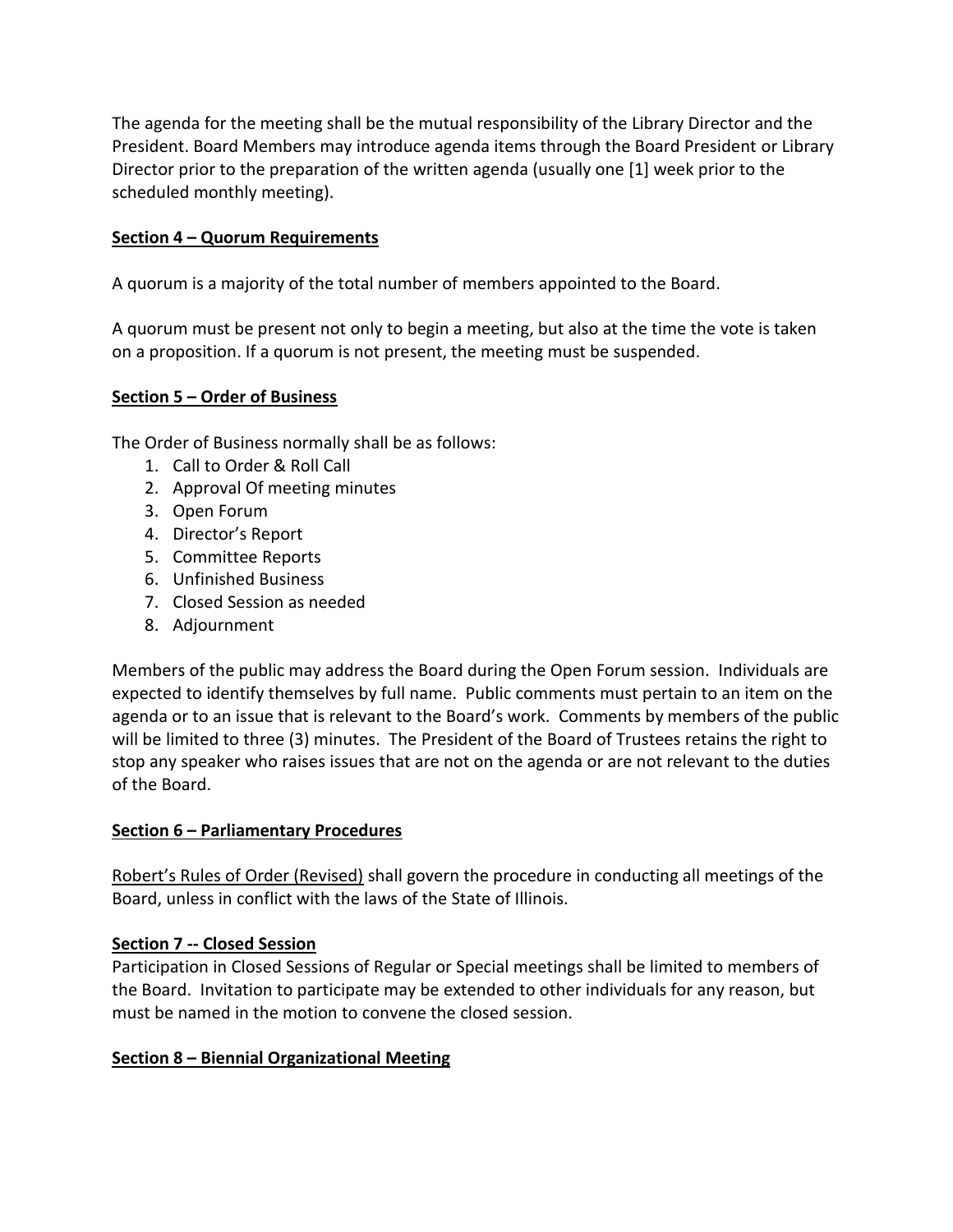A biennial Organizational Meeting of the Board shall be held in June during even numbered years. Preparation will begin in May with the distribution of a Board self-assessment instrument.

In even-numbered years, the June meeting will include the election of officers. The Old Board then will adjourn and the New Board will reconvene to conduct the reorganization.

# **Section 9 – Annual Report**

The Director will collaborate with an ad-hoc Annual Report Committee to produce an annual report that will be presented to the Mayor and City Council as well as made available to all Berwyn residents.

# **Section 10 – Member Absences**

The Board depends on members' active participation. Members are expected to attend regular meetings, and they should notify the President or Director in advance of any meeting they are unable to attend.

If a Board member does not wish to continue serving, a written resignation should be sent to the Mayor and President of the Board.

The Board shall set policy regarding absences.

Whenever any Trustee dies, becomes mentally incapacitated, ceases to be a legal voter in the district, is convicted of a crime, refuses or neglects to take oath of office, or refuses or neglects to perform the duties of office, or attend three regularly scheduled Board meetings, or for any other reason specified by law, then the office of said Trustee may be declared vacant by the Board. The Board will request that the vacancy be filled by appointment within thirty (30) days and submitted for ratification.

# **ARTICLE IV – COMMITTEES**

# **Section 1 – Standing Committees**

There shall be four (4) standing committees. Their terms of service shall be for one (1) year and/or until their successors are appointed. Standing committees shall include:

A. Finance Committee which shall present a report of the Library's bank accounts to the Board and, with the Library Director, develop an annual budget for presentation to the City.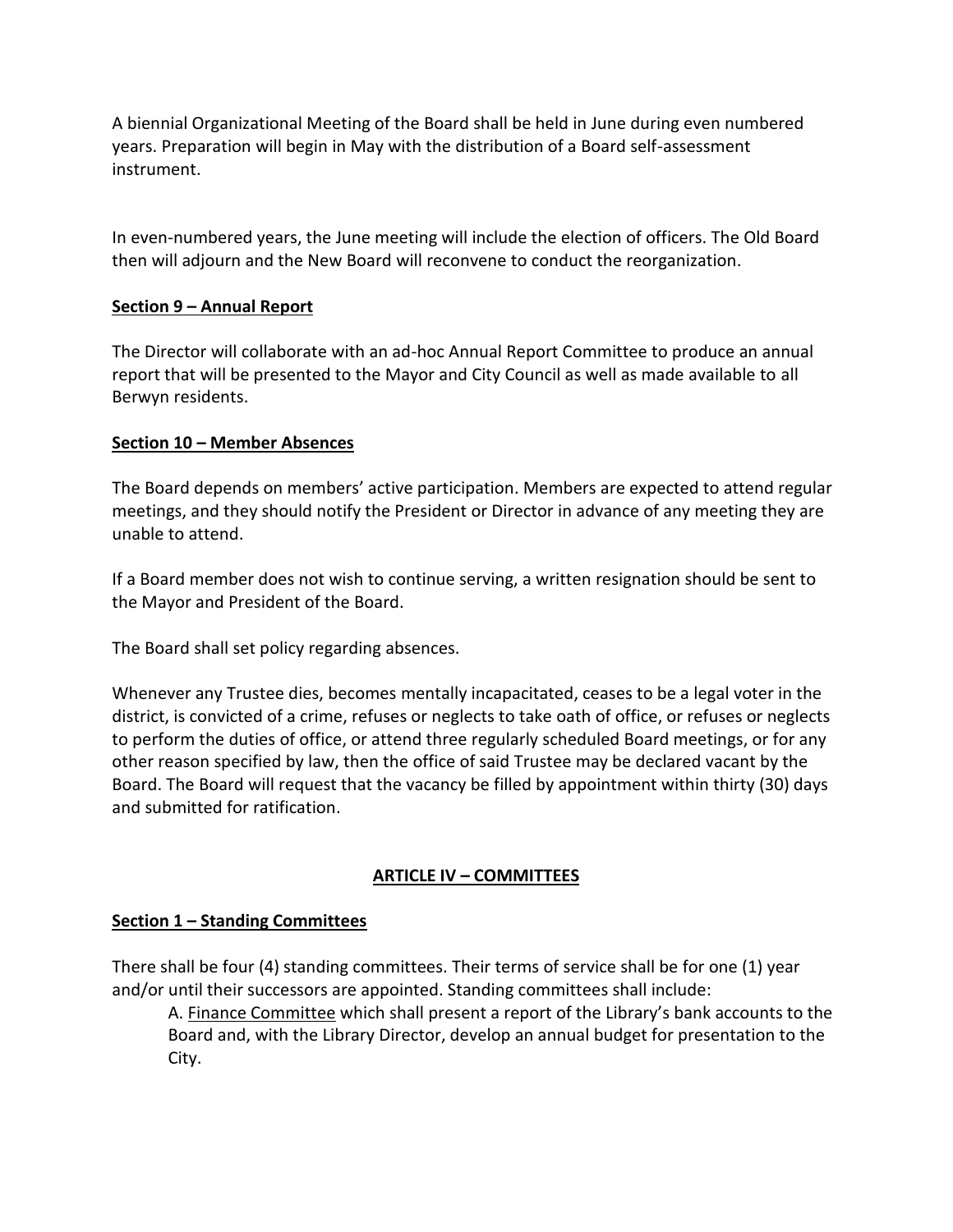B. Policy and Personnel Committee which shall include the Library Director as an exofficio member. The Committee shall review, propose or amend any policies pertaining to the administration of the Library.

C. Building, Grounds and Furnishings Committee which shall be responsible for the oversight of repair, alteration and furnishing of the building and maintenance of the grounds.

D. Art Committee which shall be responsible for enhancing the visual literacy and enriching the lives of the community.

# **Section 2 – Special Committees**

Special committees may be formed as needed and appointed by the President. Special committees, such as the Veverka Committee, shall serve until the completion of the work for which they were appointed.

# **Section 3 – Terms of Service**

Committees shall be constituted and priorities established at the biennial Board Organizational Meeting.

The action of all committees shall be subject to Board approval or authorization.

# **Section 4 –Committee Advisors**

Members of the community at large will be invited to participate in Board committees in an advisory capacity. Any Board member may nominate city residents, and a simple majority of members must ratify these citizen advisors. Each advisor will be paired with a sitting committee member for orientation.

Community resident terms of service will not exceed 12 months, renewable by majority vote. Continued service will be at the behest of the Board.

# **ARTICLE V – LIBRARY ADMINISTRATION**

# **Section 1 – Library Director**

The Library Director shall have sole responsibility of the administration of the Library under the direction of the Board. The Library Director shall be responsible for overseeing the daily maintenance of the building and equipment, the efficiency of the Library's service to the public, and care and operation of the Library under the financial conditions set forth in the annual budget.

# **Section 2 – Personnel**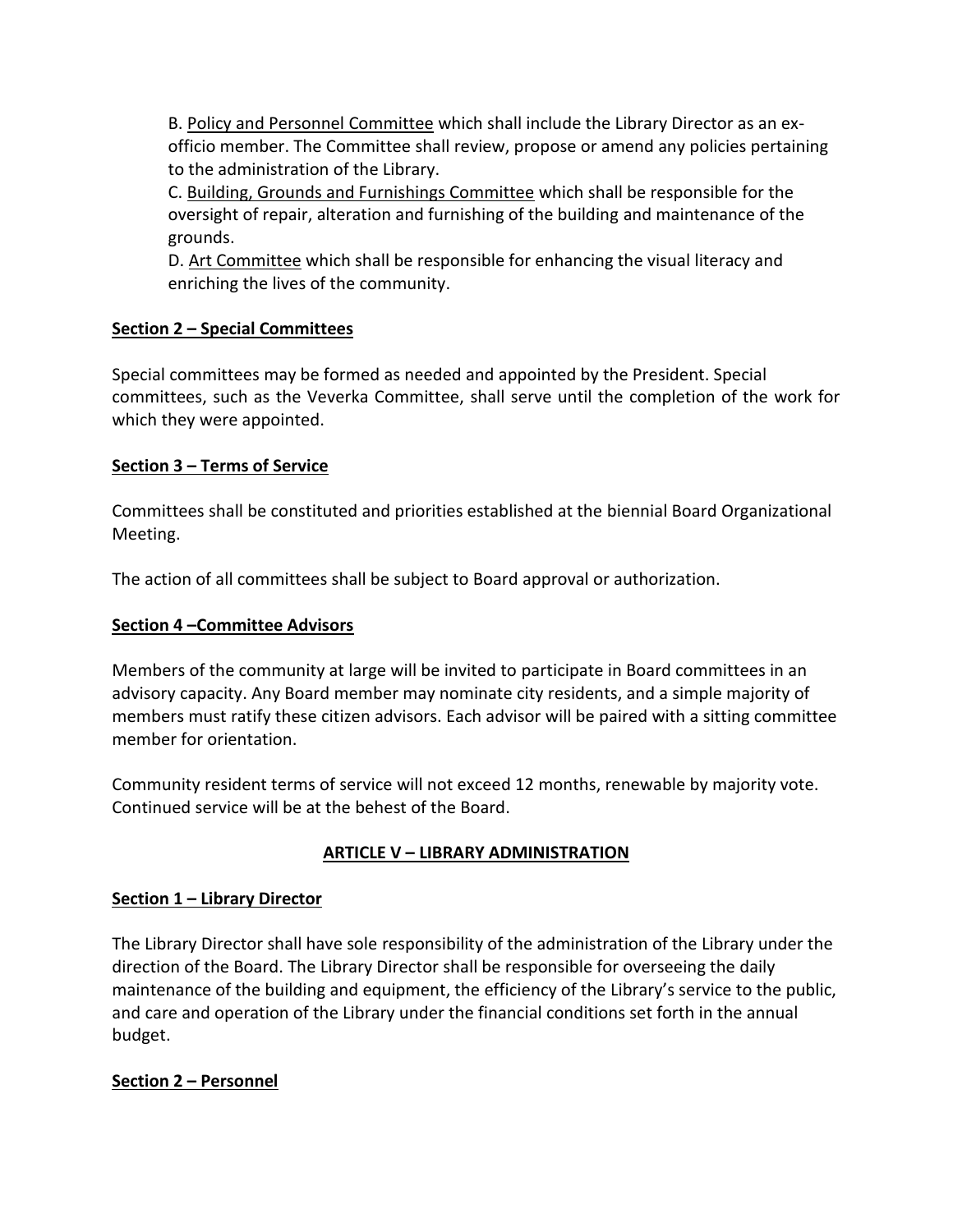The Director shall be responsible for hiring, directing, supervising and disciplining of all staff members in accordance with City of Berwyn human resource protocol and AFSME.

### **Section 3 – Bids**

The Library Director, acting under the direction of the Board, is the only authorized person to order supplies, materials and equipment or to initiate bid processes.

All purchase of goods, materials and services shall be in accordance with the amount authorized by city ordinance.

#### **Section 4 – Board Attendance**

The Library Director shall attend Board meetings and present for the Board's approval a monthly report of progress of the Library, bills incurred and a statement of receipts and expenditures from fines and damages.

# **ARTICLE VI – ADMINISTRATIVE RECORDS**

#### **Section 1 – Record Retention**

Administrative records of the Library shall be kept and shall be available to the public upon request. These shall include monthly and annual reports of the Library, all financial reports, minutes of public Board meetings and actions and other items as the Board or Library Director shall file there.

#### **Section 2 – Confidentiality**

Circulation records and other records identifying the names of Library users with specific materials are hereby recognized as confidential. Access is not to be granted to the public, the press or any agency of state, federal or local government except pursuant to process, order or subpoena authorized under the authority of federal or state law relating to civil, criminal or administrative discover procedures or legislative investigative power.

#### **ARTICLE VII – AMENDMENTS**

#### **Section 1 – Amendments**

These By-Laws may be altered, amended or repealed by a majority vote of the Board at a regular meeting. Any alterations or additions shall be effective at the time of a majority vote of the Board.

These by-laws are to be reviewed annually in January by the full Board of the Library